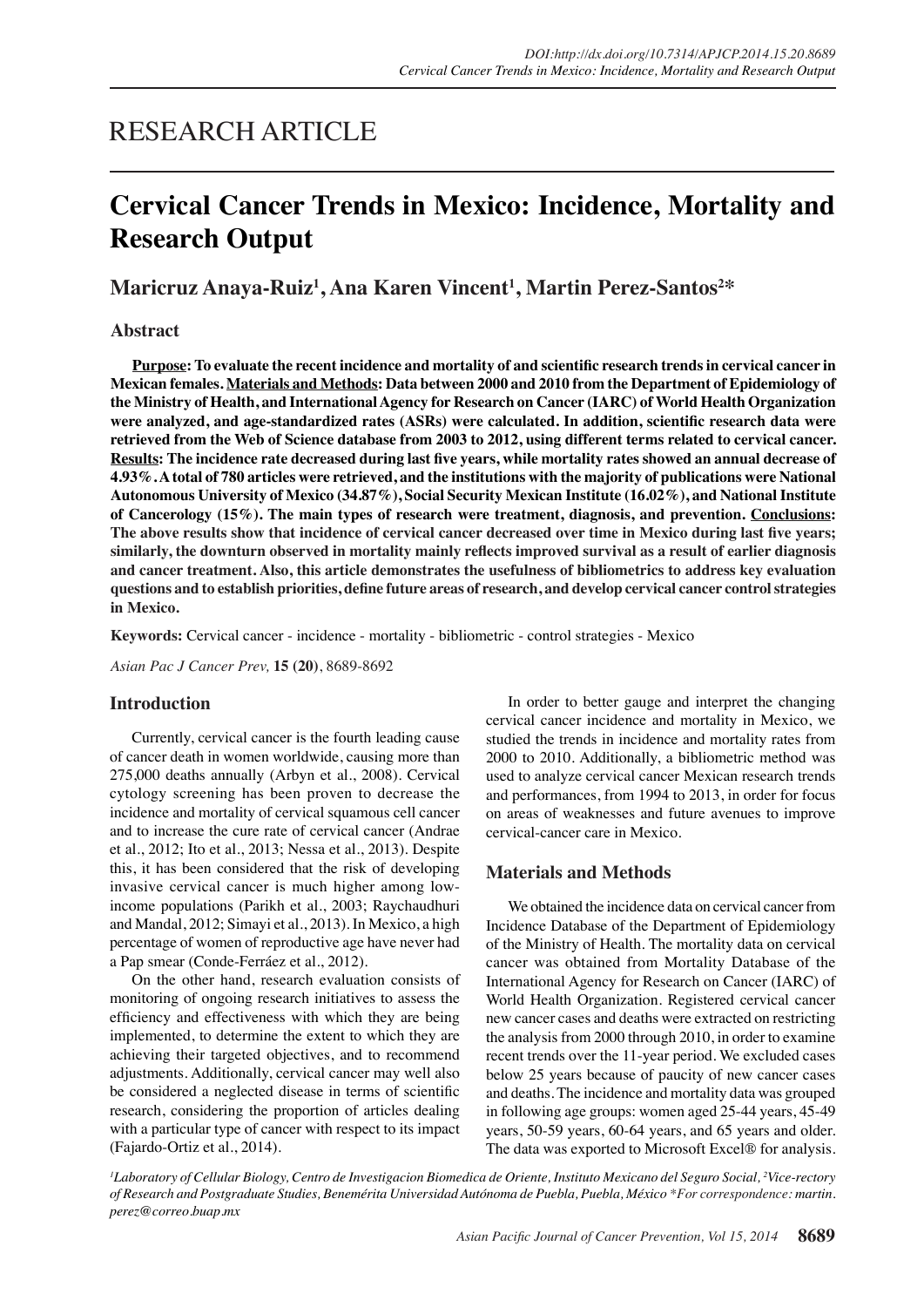#### *Maricruz Anaya-Ruiz et al*

We computed the number of new cancer cases and deaths, and presented together with age-standardized rates.

On the other hand, Web of Science was used to produce statistics on the scientific production of the Mexican researchers. Mexican papers (articles, research notes, and review articles) in the field of cervical cancer were downloaded for the 20 publication years, 1994-2013. In order to approximate the overall number of published items on cervical cancer, the following search strategy was employed; (1) CU=mexico, (2) TS= ((cervical) OR (cervix)), (3) TS= (cancer OR onco\* OR carcino\* OR tumor OR neopl\*); (1) AND (2) AND (3). Document information included names of authors, titles, years of publication, source journals, contact addresses, and subject categories of journals. The records were downloaded using Microsoft Excel® software, and additional coding was manually performed for the number of authors, origin countries and institutes of the collaborators.

#### **Results**

Analysis of cervical cancer absolute incidence and mortality in Mexico, registered between 2000 and 2010, shows that there were 82090 and 46173 new cases and deaths, respectively. The number of new cases has remained constant, with a slight peak in 2007, but with a decline starting in that year. Meanwhile, the number of deaths of cervical cancer has decreased substantially (Table 1).

Incidence rate has decreased throughout the last five years. Figure 1 shows the cervical cancer incidence and mortality rates. The incidence decreased by 8.15% from 2006 to 2010. In the other hand, mortality rates showed

**Table 1. The Incidence of Cervical Cancer and Deaths Cases, 2000-2010**

| Year | Incidence | Deaths |
|------|-----------|--------|
| 2000 | 6584      | 4615   |
| 2001 | 6169      | 4492   |
| 2002 | 7603      | 4312   |
| 2003 | 8090      | 4318   |
| 2004 | 7991      | 4233   |
| 2005 | 8163      | 4266   |
| 2006 | 8285      | 4130   |
| 2007 | 8800      | 3947   |
| 2008 | 7628      | 3974   |
| 2009 | 6860      | 4022   |
| 2010 | 5917      | 3864   |



**Figure 1. Age-standardized Rates Incidence and Mortality Curves of Cervical Cancer, 2000-2010.** Agestandardized rates per 100,000



**Figure 2. Age-standardized Rates Incidence (A) and Mortality (B) Curves of Cervical Cancer According to Age Group, 2000-2010.** Age-standardized rates per 100,000



**Figure 3. Annual Percent Changes (APCs) in the** 

an annual decrease of 4.93% in the same period. Figure 2 shows annual percentage changes (APCs) to the incidence and mortality rates during 2000-2010, where a decrease is observed in both rates.

Figure 3 shows the trends of age-stratified incidence and mortality rates of women over the 11-year period. The incidence was increased until 2002 in 45-49, 50-59 and  $>65$  age groups (Figure 2A). For 25-44 and 60-64 age groups, the incidence peaked in the period 2004-2006. However, a decrease in incidence began in 2006 in all age groups. The lowest incidence was seen in the 20-44 age group (11.06 per 100,000 women in 2000) and the highest (60.27 per 100,000 women in 2002) in the 50-59 age group. Furthermore, in the time period analyzed, mortality in all age groups studied had a substantial decrease (Figure 2B). Figure 3 shows annual percentage changes (APCs) to the incidence and mortality rates during 2006-2010, where a decrease is observed in both rates.

Regarding the Mexican research on cervical cancer, a total of 780 Mexican items published in Web of Science from 2003 to 2012 was counted (Figure 4). A development trend was found for all documents and articles, which increased from 4 in 1994 to 74 publications in 2013. The 780 indexed items have been cited 12,533 times since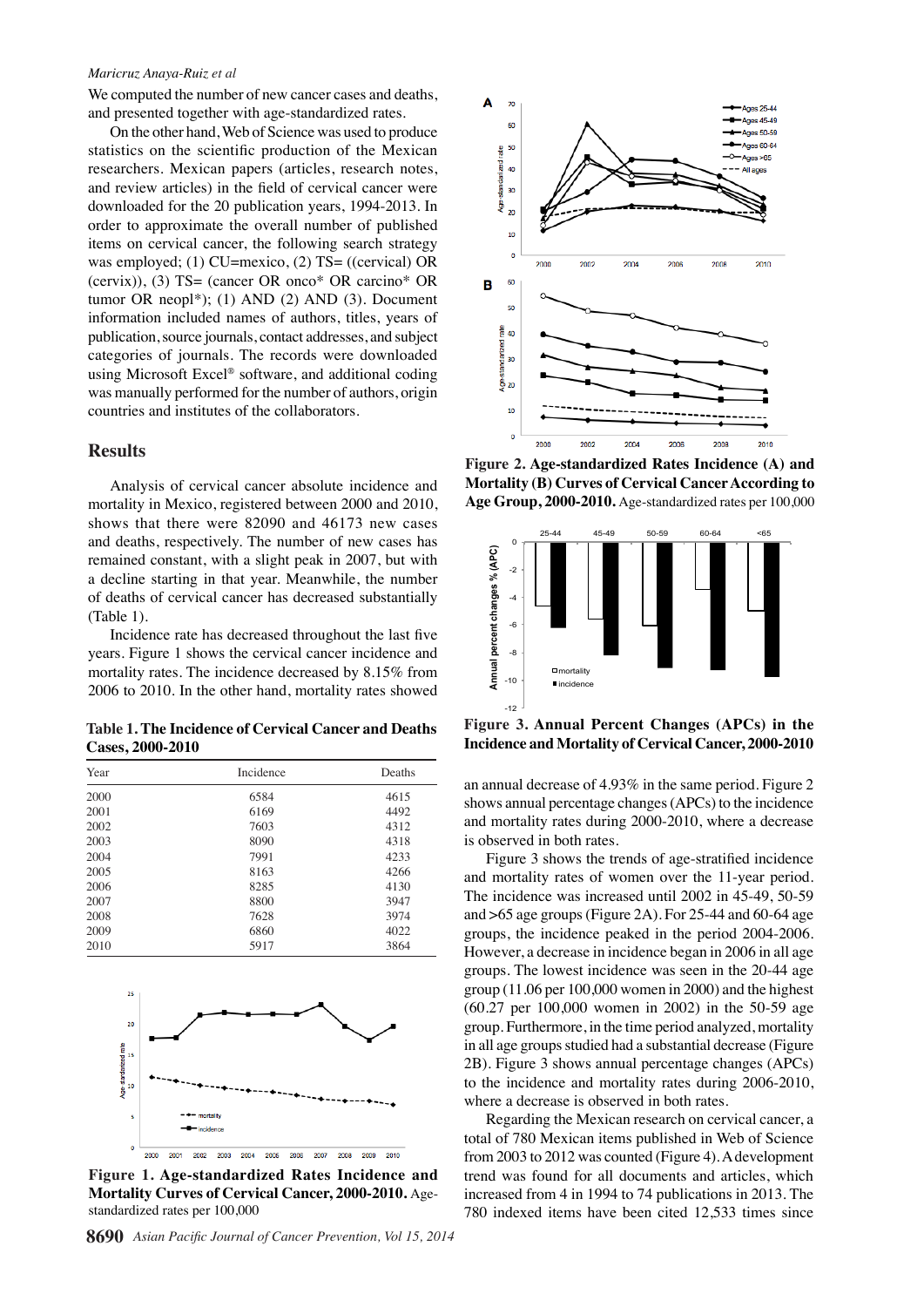1995. Figure 4 demonstrates the parallel increase in the number of citations in conjunction with the increase in published items.

The contributions of Mexican different institutes were estimated by the affiliation of at least one author. The top 10 institutes were ranked by the number of items (Table 2). The National Autonomous University of Mexico had the most total (34.87%), followed by The Social Security Mexican Institute (16.02 %), National Institute of Cancerology (15 %), National Institute of Public Health (10.89 %), and Center for Research and Advanced Studies  $(10.38\%).$ 

In total, 780 articles were published in 309 journals. Salud Publica de Mexico published the most articles with 47 articles comprising 6.01% of all the articles, followed by Archives of Medical Research (4.35%), International Journal of Gynecological Cancer (2.94%), Revista de Investigación Clínica (2.94%), and BMC Cancer (2.69%) (Table III). 89.5% of the publications were in English, followed the Spanish (10.3%), and one in Portuguese



**Figure 4. Mexican Cervical Cancer Research Outputs in the Web of Science.** Items (solid line) and cites per paper (dashed line)



**Figure 5. Mexican Cervical Cancer Research Output by Research Types**

**Table 3. Visibility of Cancer Scientific Production by Core Journals, 1994-2013**

#### (data not shown)

Finally, we examine the types of research. The main types of research are shown in Figure 5, treatment and diagnosis dominate with 41.66 % of the total output between them.

#### **Discussion**

Our study analyzes the trends in incidence and mortality rates of cervical cancer among women in Mexico from 2000 to 2010. The main finding of the study is that the incidence rate has decreased over the period of last five years. Similarly, several reports in countries of North America (Mosavi-Jarrahi and Kliewer, 2013; Adegoke et al., 2012), Latin America (Muñoz and Bravo, 2012), and Asia (Jung et al., 2014) show a decreasing incidence rate.

On the other hand, cervical cancer mortality was stable or slightly decrease during period analyzed. Mortality data were similar to other countries with a middle income, e.g. Korea (Kim et al., 2013), Chile (Vidal et al., 2013), and Brazil (Gonzaga et al., 2013). In this study, cervical cancer incidence and mortality trends remained at same level in all age groups. This decrease in both incidence and mortality rates is perhaps because to the development and implementation of policies and programs against cervical in Mexico (Ruiz-Moreno et al., 2011; Lazcano-Ponce et al., 2009; Lazcano-Ponce et al., 2006).

However, despite the decrease in incidence and mortality rates is necessary to establish new public health policies, including prioritization in certain areas of scientific research. In this study dealing with cervical cancer Web of Science journal papers, we obtained some significant points on Mexican cervical cancer research trends and performances from 1994 to 2013. Our findings suggest a growing interest in cervical cancer research in Mexico as shown by the increased number of items each

**Table 2. The Top Ten Most Productive Mexican Research Institutions in Cervical Cancer**

| Institution                                          | No. of items |
|------------------------------------------------------|--------------|
| National Autonomous University of Mexico             | 272          |
| Social Security Mexican Institute                    | 125          |
| National Institute of Cancerology                    | 117          |
| National Institute of Public Health                  | 85           |
| Center for Research and Advanced Studies             | 81           |
| National Polytechnic Institute                       | 69           |
| Autonomous University of Nuevo Leon                  | 45           |
| General Hospital of Mexico                           | 42           |
| University of Guadalajara                            | 37           |
| National Institute of Medical Sciences and Nutrition | 27           |

| Journal Title                                 | Number of papers | Percentage $%$ | 5-year impact factor |
|-----------------------------------------------|------------------|----------------|----------------------|
| Salud Publica de Mexico                       | 47               | $6.01\%$       | 1.13                 |
| Archives of Medical Research                  | 34               | $4.35\%$       | 2.133                |
| International Journal of Gynecological Cancer | 23               | 2.94%          | 2.152                |
| Revista de Investigación Clínica              | 23               | $2.94\%$       | 0.436                |
| <b>BMC</b> Cancer                             |                  | $2.69\%$       | 3.591                |
| International Journal of Cancer               | 20               | 2.56%          | 5.474                |
| Gynecologic Oncology                          | 19               | $2.43\%$       | 3.923                |
| Journal of Clinical Oncology                  | 13               | 1.66%          | 17.255               |
| Cancer Epidemiology Biomarkers & Prevention   | 12               | $1.54\%$       | 4.703                |
| Cirugia y Cirujanos                           | 10               | $1.28\%$       | 0.238                |